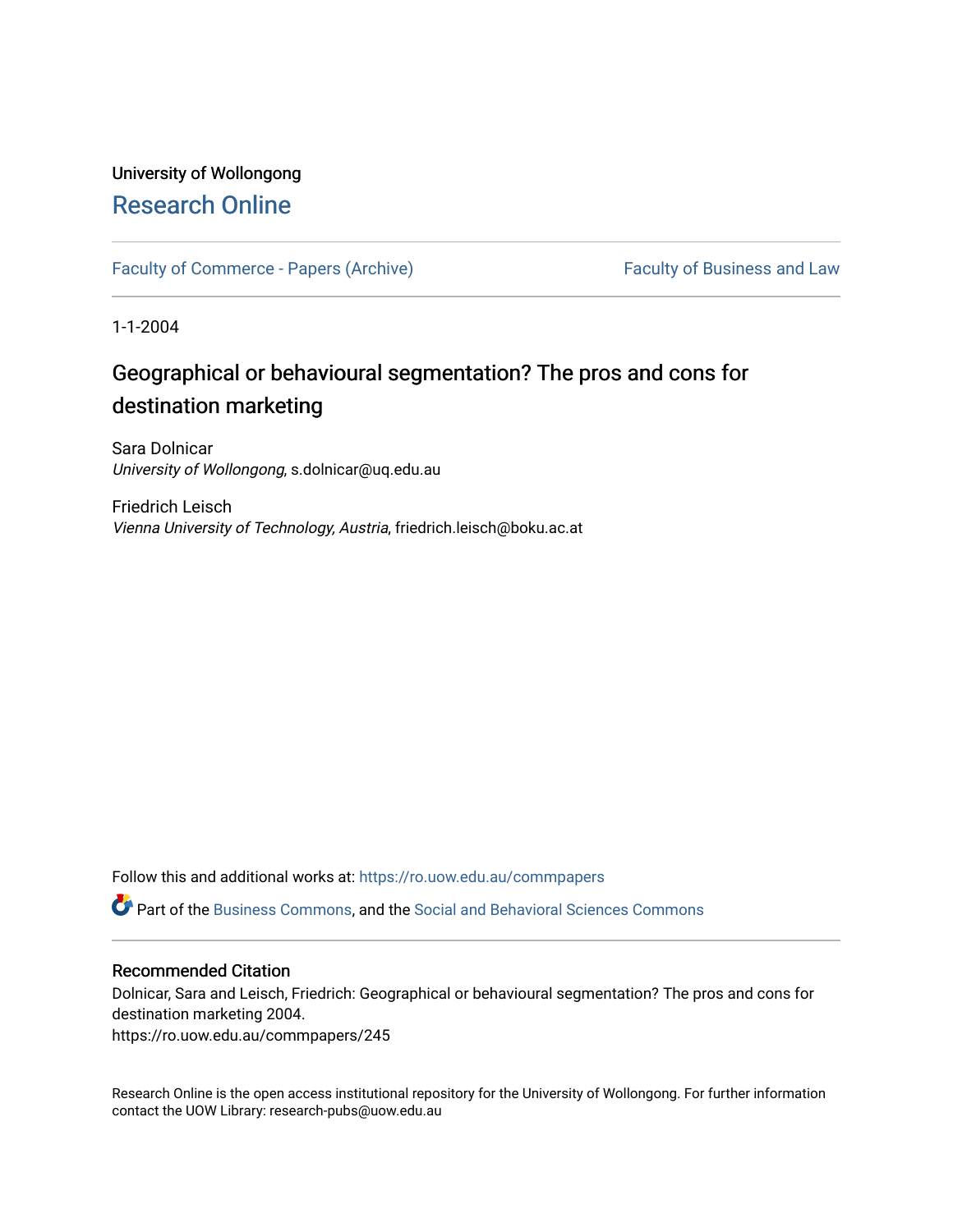## Geographical or behavioural segmentation? The pros and cons for destination marketing

### Abstract

Market segmentation is a widely applied concept in destination management. Although the general trend in tourism marketing research has constantly been developing toward data-driven (a posteriori, post-hoc) approaches, national tourism organisations (NTOs) still mostly use the commonsense (a priori) approach of geographical segmentation. This paper compares the advantages and drawbacks of both methods and illustrates some of them using a real empirical example.

#### **Disciplines**

Business | Social and Behavioral Sciences

#### Publication Details

This paper was originally published as: Dolnicar, S & Leisch, F, Geographical or behavioural segmentation? The pros and cons for destination marketing. CD Proceedings of the 13th International Research Conference of the Council of Australian University Hospitality and Tourism Education (2004).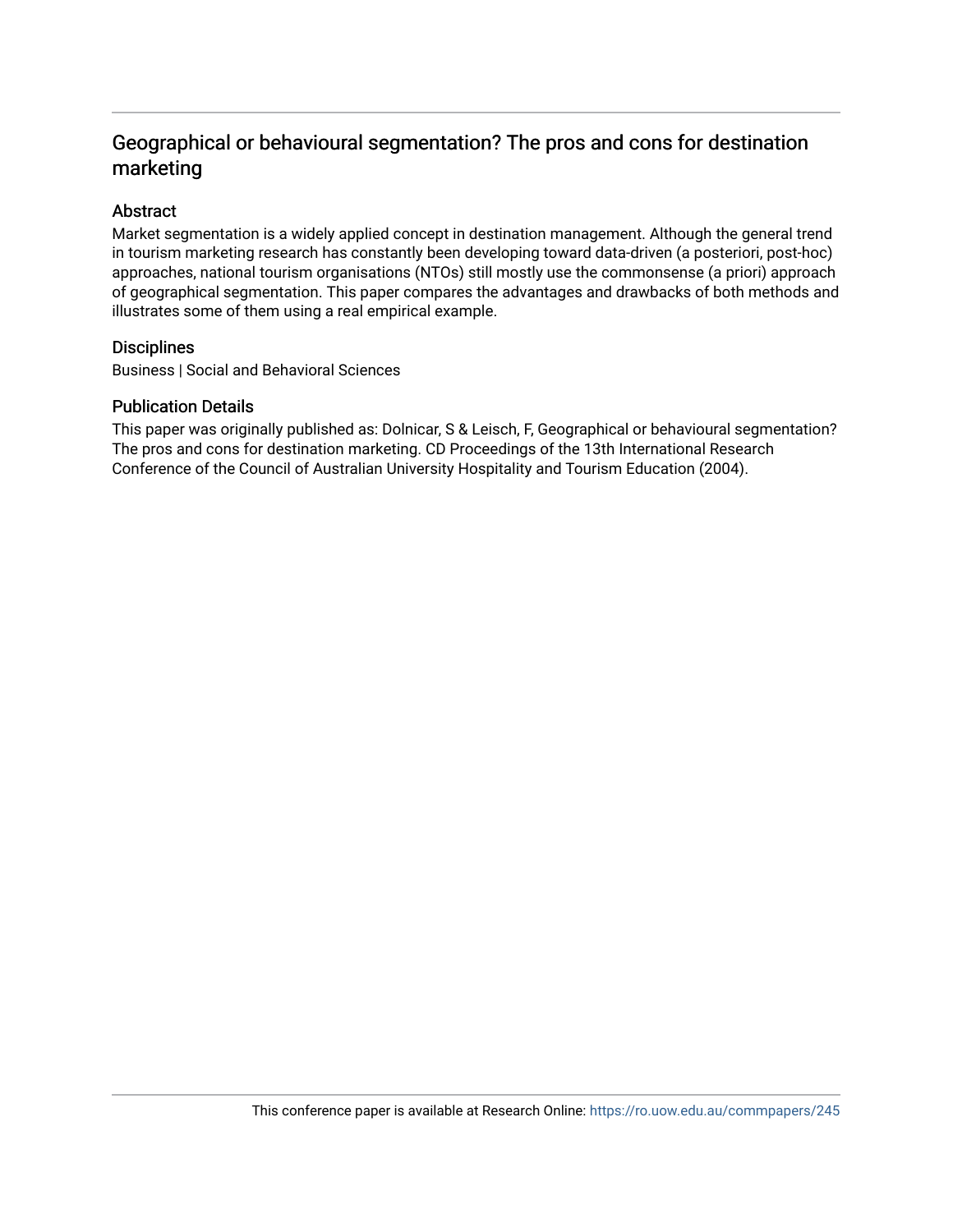# **Geographical or behavioural segmentation? The pros and cons for destination marketing**

#### **Sara Dolnicar**

School of Management, Marketing and Employment Relations University of Wollongong

Wollongong, NWS 2522, Australia Telephone: (61 2) 4221 3862 Fax: (61 2) 4221 4154 sara\_dolnicar@uow.edu.au

#### **Friedrich Leisch**

Department of Statistics and Probability Theory Vienna University of Technology

Wiedner Hauptstrasse 8-10, 1040 Vienna, Austria Telephone: (43 1) 58801 10715 Fax: (43 1) 58801 10798, friedrich.leisch@ci.tuwien.ac.at

Refereed research paper

### **Abstract**

Market segmentation is a widely applied concept in destination management. Although the general trend in tourism marketing research has constantly been developing toward data-driven (*a posteriori*, *post-hoc*) approaches, national tourism organisations (NTOs) still mostly use the commonsense (*a priori*) approach of geographical segmentation. This paper compares the advantages and drawbacks of both methods and illustrates some of them using a real empirical example.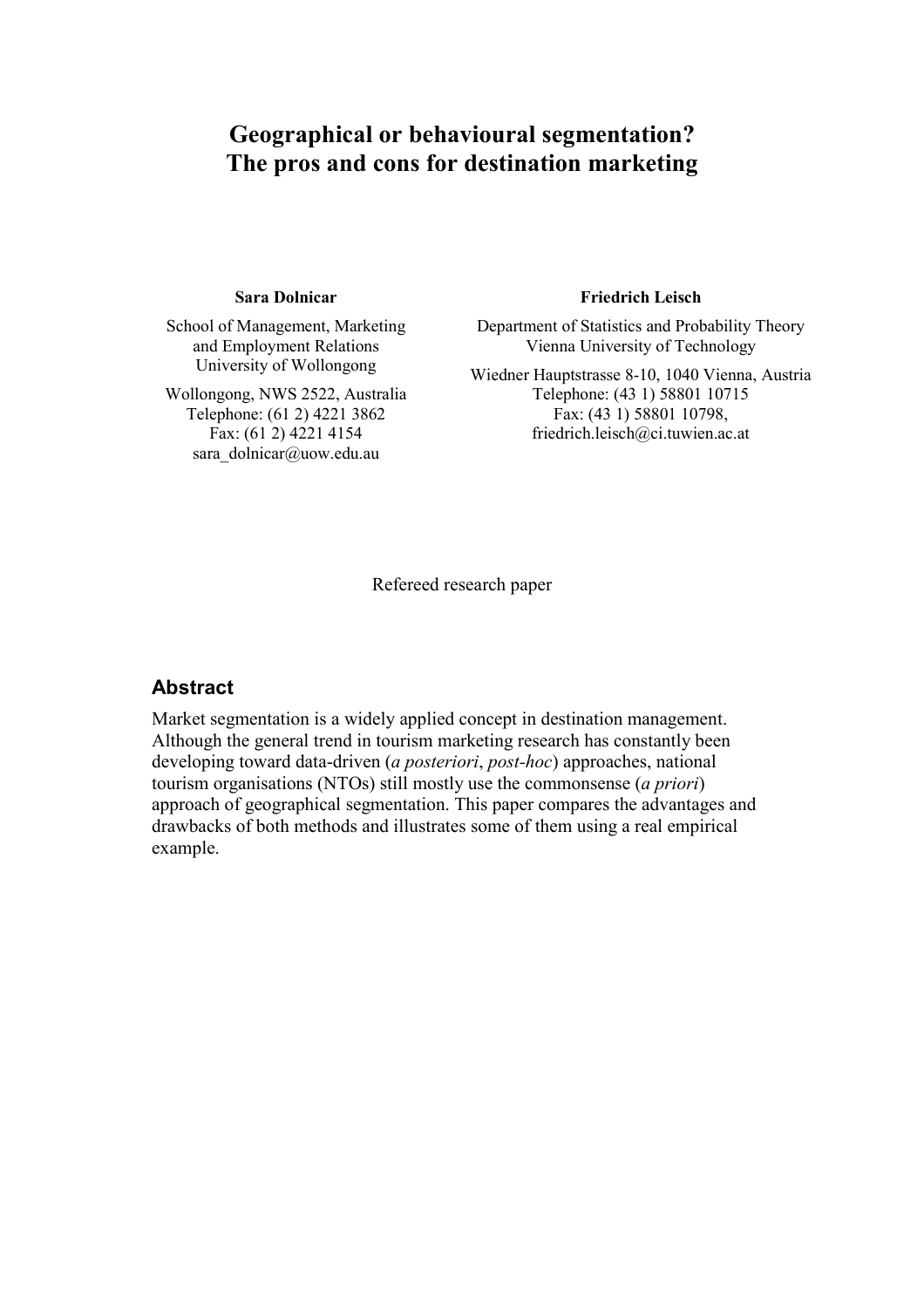## **Introduction**

Market segments are subgroups of the market that are described by certain common characteristics. There are numerous ways how market segments can be identified (Mazanec, 1997; Wedel & Kamakura, 1998) or constructed (Aldenderfer & Blashfield, 1984), but the two basic building blocks of all those possibilities are only two: defining segments on the basis of one piece of information or on the basis of an entire set of information (the segmentation base).

If destination management is aware of the tourist characteristics that are of importance for such a grouping, it is sufficient to split the market up accordingly. This procedure is referred to as *a priori* (Mazanec, 2000) or commonsense (Dolnicar, forthcoming) segmentation and involves four consecutive steps: (1) Splitting tourist into segments on the basis of characteristics known to be relevant, (2) testing whether resulting segments differ, (3) describing resulting segments, and (4) selecting the optimal segment for a destination's tourist offer.

If, however, destination management has no or insufficient prior knowledge about the relevant criteria, groupings are searched for on the basis of an empirical survey data set, a procedure called *a posteriori* (Mazanec, 2000), *post-hoc* (Wedel & Kamakura, 1998) or datadriven (Dolnicar, forthcoming) segmentation. It involves (1) the selection of s segmentation base (the variables from the data set that should be included in the analysis), (2) partitioning of the data set with the aim of determining a grouping that renders homogeneous groups that are strongly distinct from each other, (3) assigning tourists to those groups, (4) testing whether segments are significantly different from each other with regard to other pieces of information, (5) description of segments, and (6) selection of the optimal segment to target.

While there are numerous *a priori* segmentation studies that have been published in tourism research journals (sometimes not explicitly referred to as segmentation studies but profiles of particular subgroups), the number of data-driven studies has steadily increased (see Dolnicar (2002) for a comprehensive overview).

The analysis and selection of target markets is the core business of national tourism organisation (Heath and Wall, 1992; Morrison *et al*., 1995; Moutinho, Rita & Curry, 1996). Typically, NTOs choose to adopt the concept of geographical segmentation (Dolnicar & Grabler, 2003; Mazanec, 1986a and b).

This article aims at listing the advantages and disadvantages the two fundamental segmentation approaches have in the context of destination choice and illustrates these using empirical data from the Guest Survey Austria. By doing so, it attempts to illustrate that there is no single best way of segmenting markets and that commonsense segmentation should not automatically be viewed as inferior to methodologically more complex procedures typically applied in the partitioning phase of data-driven segmentation.

## **Concepts and data**

The two approaches that will be compared are a geographical segmentation approach (*a priori* segmentation), representing the most typical segmentation concept implemented in NTOs and a behavioural *a posteriori* segmentation approach based on vacation activities tourists undertake during their holiday.

The data illustration is based on an empirical data set: The Guest Survey Austria (GSA) from the summer seasons of 1994 and 1997. This is a repeatedly conducted survey funded by the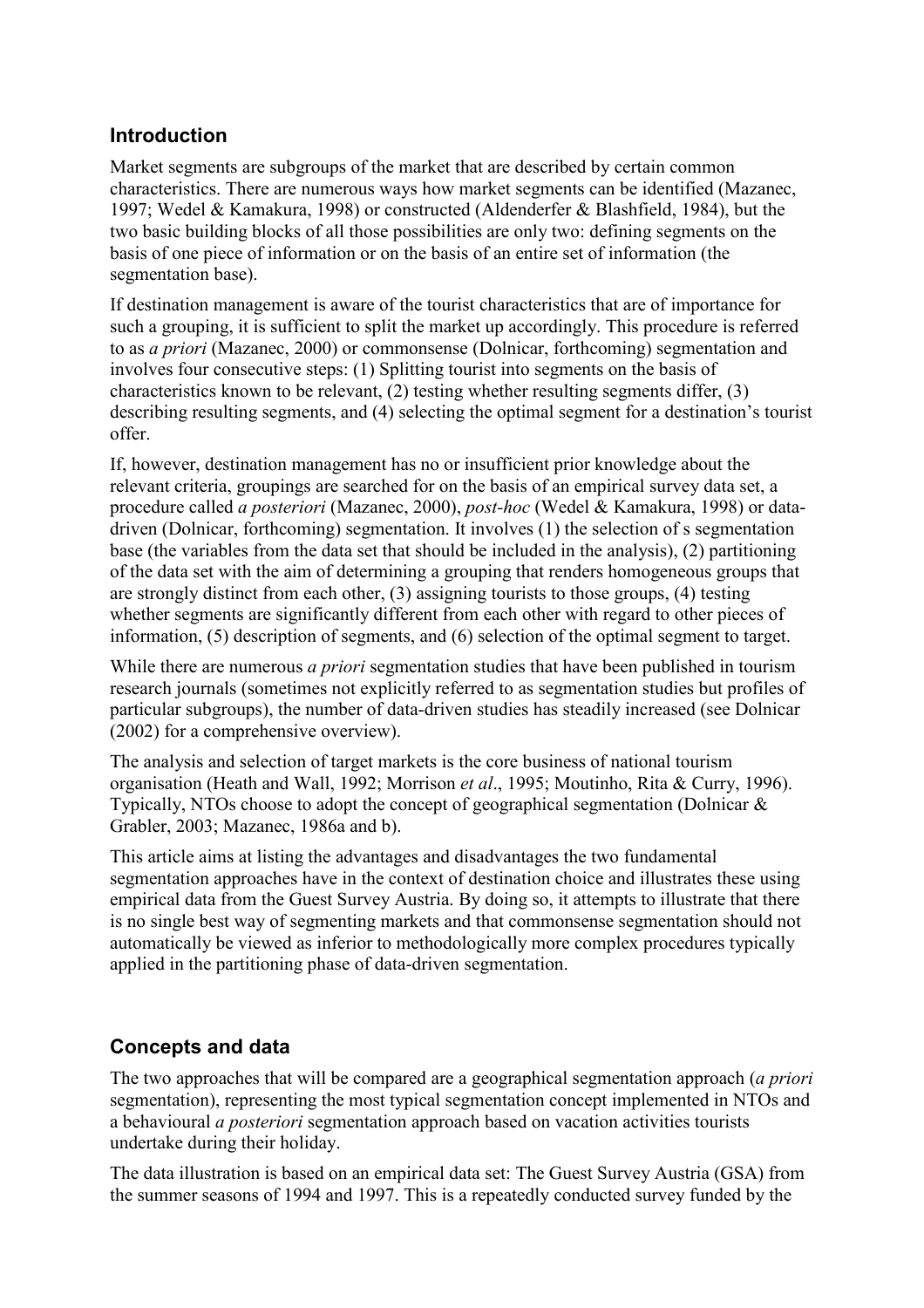Austrian NTO (Oesterreich Werbung), the Federal Ministry for Economic Affairs, the Chamber of Commerce Austria as well as the Austria regional tourism organisations. It is based on a quota random sample of tourists (criteria for the quoting are the region in Austria, the country of origin and the type of accommodation). The Institute of Tourism and Leisure Studies at the Vienna University of Economics and Business Administration, the Austrian Society for Applied Tourism Science (ÖGAF) and the Salzburg Institute for Basic Research have designed and conducted the survey. The data set includes socio-demographic information about the respondents, travel related information, leisure activities and travel motives. The sample size for the two consecutive summer surveys amounts to 12273.

The geographical segmentation is constructed by splitting the respondents into groups by their country of origin, resulting in the following segments: Vienna (916 respondents), Austria without Vienna (1090), Belgium (647), Denmark (515), France (621), Germany (3399), Hungary (442), Italy (690), Netherlands (913), Spain (234), Sweden (393), Switzerland (727), the UK (799), the USA (500) and other countries (387). The segment of Italian visitors is chosen for illustration.

The data-driven solution uses vacation activities as segmentation base. The data set was partitioned using the *k*-means algorithm with Euclidean distance as measure of association. The binary raw data was not pre-processed. Solutions with numbers of clusters ranging from 1 to 14 were computed and the development of inner variance was plotted. There seemed to be no favourable number of clusters, as the inner variance decreased steadily. Managerial interpretation of 6 solutions (ranging from 4 to 9 segments) were conducted and the six cluster solution was chosen as most useful. Among the six segments that resulted, the segment named "culture tourists" were chosen for the purpose of illustration.

### **Advantages and drawbacks**

The geographic segmentation approach is popular for a number of valid reasons among NTOs: (1) The concept is simple and clear and can thus be easily understood by all members of the NTO. In the empirical example, Italian tourists were chosen. Membership to this group is absolutely unambiguous and there is no measurement problem in identifying this group. (2) Targeting is very easy due to the fact that advertising and promotion activities are limited to the borders of the nation chosen. The media landscape of only this nation has to be accounted for. Only one language is typically necessary for all the materials. (3) The danger of segments changing over time and those changes not being detected are minimal. Geographic target markets can easily be monitored in their development. (4) No advanced expertise in data analysis is needed. Once the tourists are split into the countries of origin simple frequency and means computation are sufficient to describe the target segment. Only if discrimination to other countries of origin is of interest to destination management is it necessary to conduct basic statistical tests. In the case of Italy it is easily computed that Italian visitors to Austria are younger than the other visitors, they spend fewer nights in Austria, they have higher vacation expenditures in general and higher expenses for entry fees to cultural attractions in specific. Italian tourists are found to have visited Austria significantly less frequently than visitors from other nations. However, there are no differences regarding the intention to return. Italians are not very fond of camping as overnight solution, they prefer hotels and they favour higher hotel star categories. The comparison of Italian vacation activities and activities of other nations is provided in Figure 1, where the columns indicate the percentage of Italian tourist undertaking each pastime and the lines represent overall sample average. Only minor deviations between there groups can be detected: Italian tourists spend less time swimming and bathing, relaxing, visiting spas and heath facilities, surfing and sailing,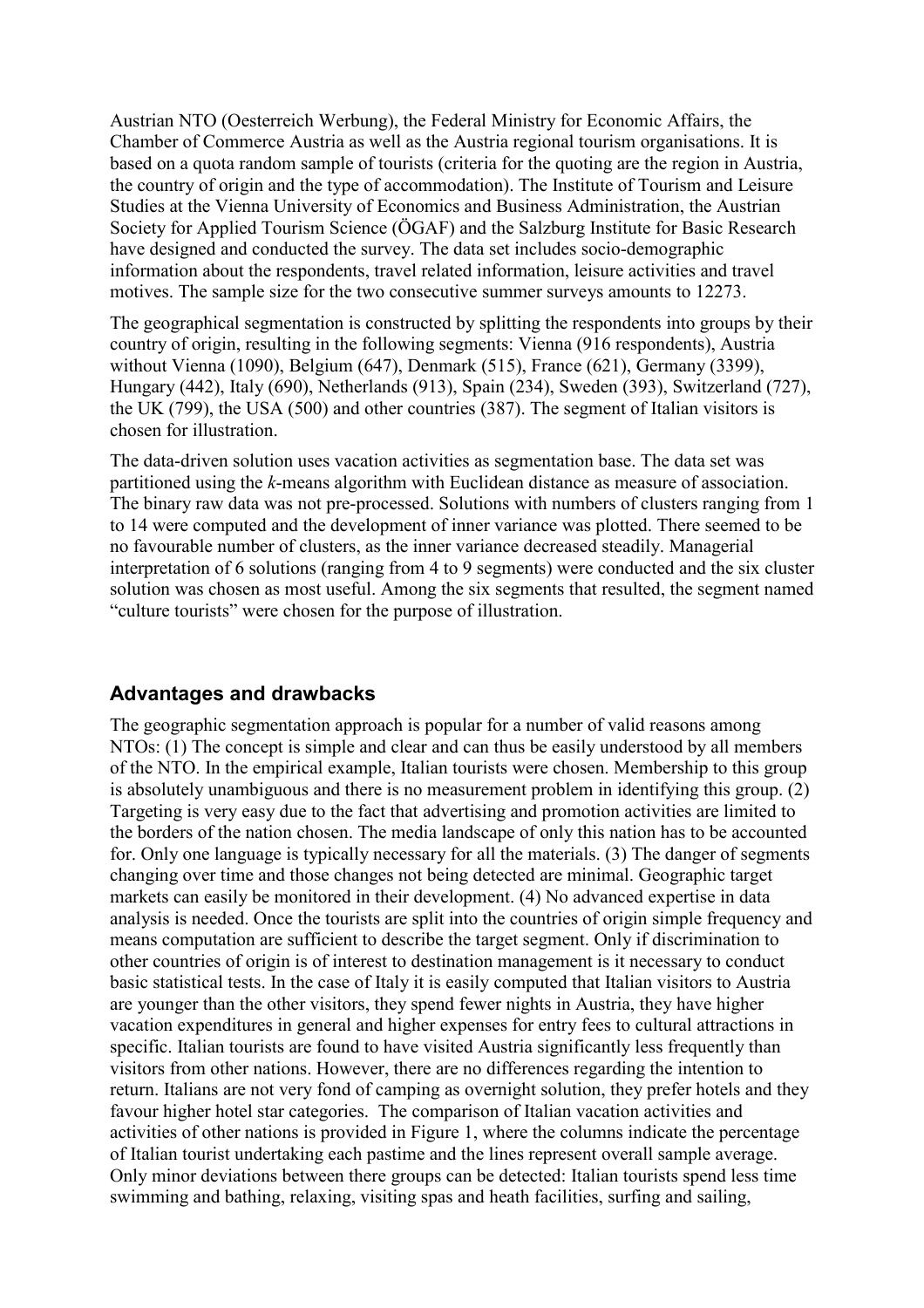boating, mountaineering, participating in organised excursions and at so called "Heurigen", while engaging more in hiking, going out in the evenings, shopping, and participating in cultural activities.



*Figure 1: Vacation activity pattern for Italian tourists in Austria* 

The disadvantages of geographical segmentation, however, include (1) the danger of mixing very heterogeneous tourists from the same country of origin and artificially treating them as one segment. In the case of the Italians, for instance, it might be very likely, that the entire segment consists of two subgroups: one that is very much into cultural activities and one that is into sports, hiking in particular. It is unlike that the same individuals would go from one museum to the next, while having a hiking day in between. This underlying heterogeneity is not accounted for thus endangering any marketing communication not to be reaching either one of the possible subgroups.

Behavioural segments – or data-driven segments in general – have the following advantages: (1) They identify or construct segments on the basis of information that is evaluated as being highly relevant to the tourist service experience. For instance, vacation activities of interest to tourists are probably better messages to convey to potential visitors than addressing them using socio-demographic criteria. By constructing segments homogeneous with regard to those pieces of information that are assumed to be of most influence in a decision making process (destination choice process). With vacation activities representing an integral part of the tourist service encounter homogeneity in this respect is likely to be a stronger concept than homogeneity with regard to country of origin. The vacation activity pattern for the cultural tourist is provided in Figure 2. Clearly, this segment conveys a far more homogeneous picture and an advertising message (or a product package) for this segment would be much easier to design: the emphasis has to be on culture, culture and culture.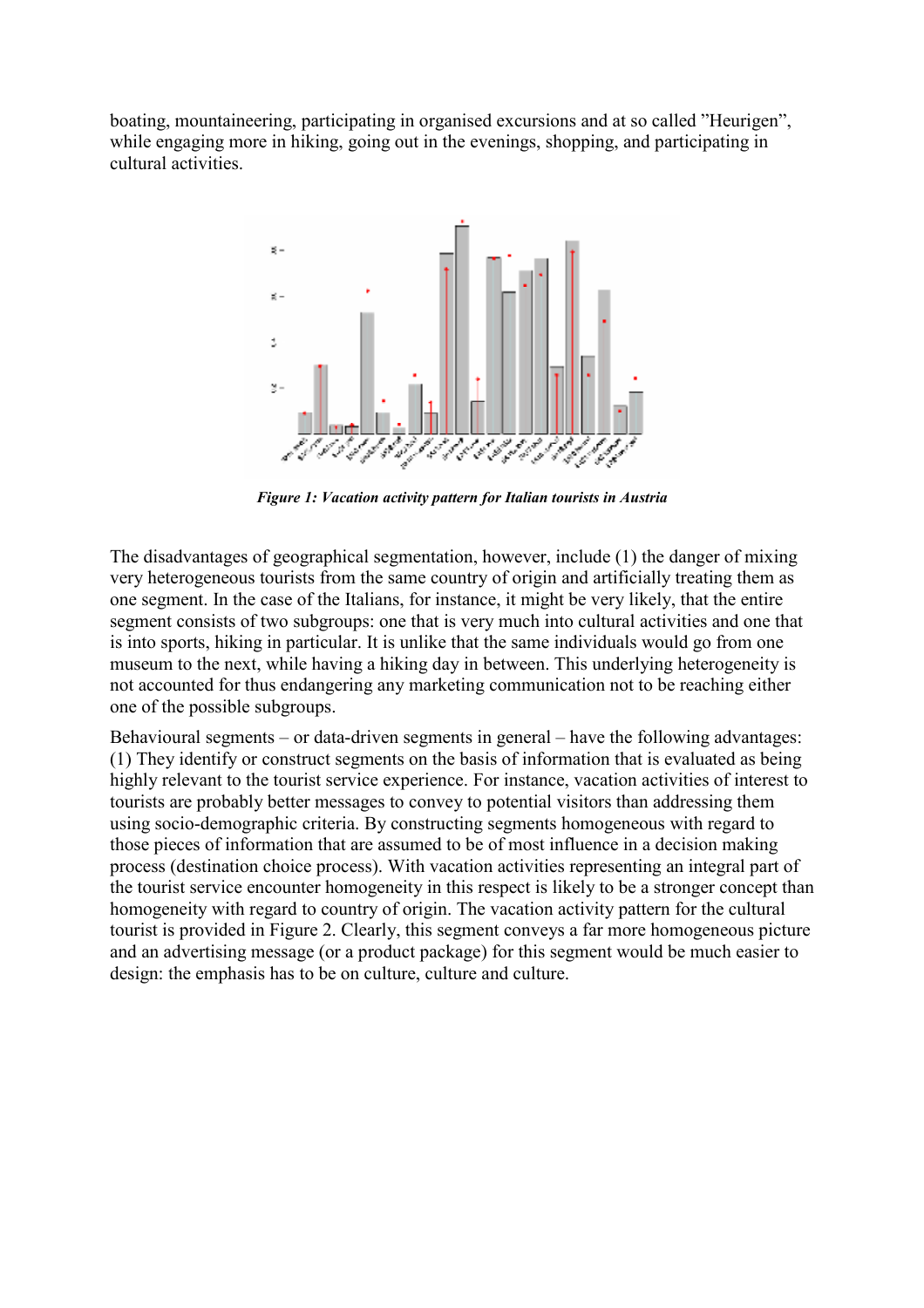

*Figure 2: The culture tourist* 

Also the descriptive information demonstrates that the cultural tourists are very distinct: they spend the fewest nights in Austria: 8.6 nights on average. They pay much more for entry fees for cultural attractions than the other behavioural segments. Even in terms of total expenditures per person per day, the cultural tourists leave the highest amount of money of all segments in Austria per person per day. Furthermore, they tend to prefer high quality hotel accommodation, which becomes apparent from their over-representation in high hotel star categories. On the less attractive side stands a very low intention to return to Austria, with one fifth of the cultural tourists stating that that they cannot imagine that they would.

(2) Data-driven segments – as compared to geographical segmentations, not necessarily all *a priori* segmentations – are typically valid across borders. Cultural interests among tourist exist in many countries of origin and can be addressed in fundamentally the same way thus opening up a larger market to communicate with and attract. In the empirical case used for illustration here, the other nations contributing members to the group of cultural tourists are the French, Spanish, British and American. A campaign aiming at attracting cultural tourists could thus easily be adapted to suit all those nations.

Clearly, a number of disadvantages and dangers is associated with this approach: (1) The identification or construction of data-driven segments is less straightforward and numerous mistakes can be made along the way, leading to not only suboptimal but possibly completely random segment solutions. Most of the typical dangers have been comprehensively described by Dolnicar (2002). Thus, a substantial amount of expertise is needed to derive useful and valid data-driven segments. (2) Data-driven segments are more complex constructs and as such they are not as easy to understand. This leads to the necessity of increased communication effort within an NTO to assure full understanding of the target markets aimed at. And finally, (3) implementation of targeting action using data-driven segments is more complex: communicating with potential Italian tourists is not a difficult problem. In the case of data-driven segments, however, the task of optimally allocating the marketing budget (Mazanec 1996a and b), modifying the single messages to suit each particular cultural background is less trivial.